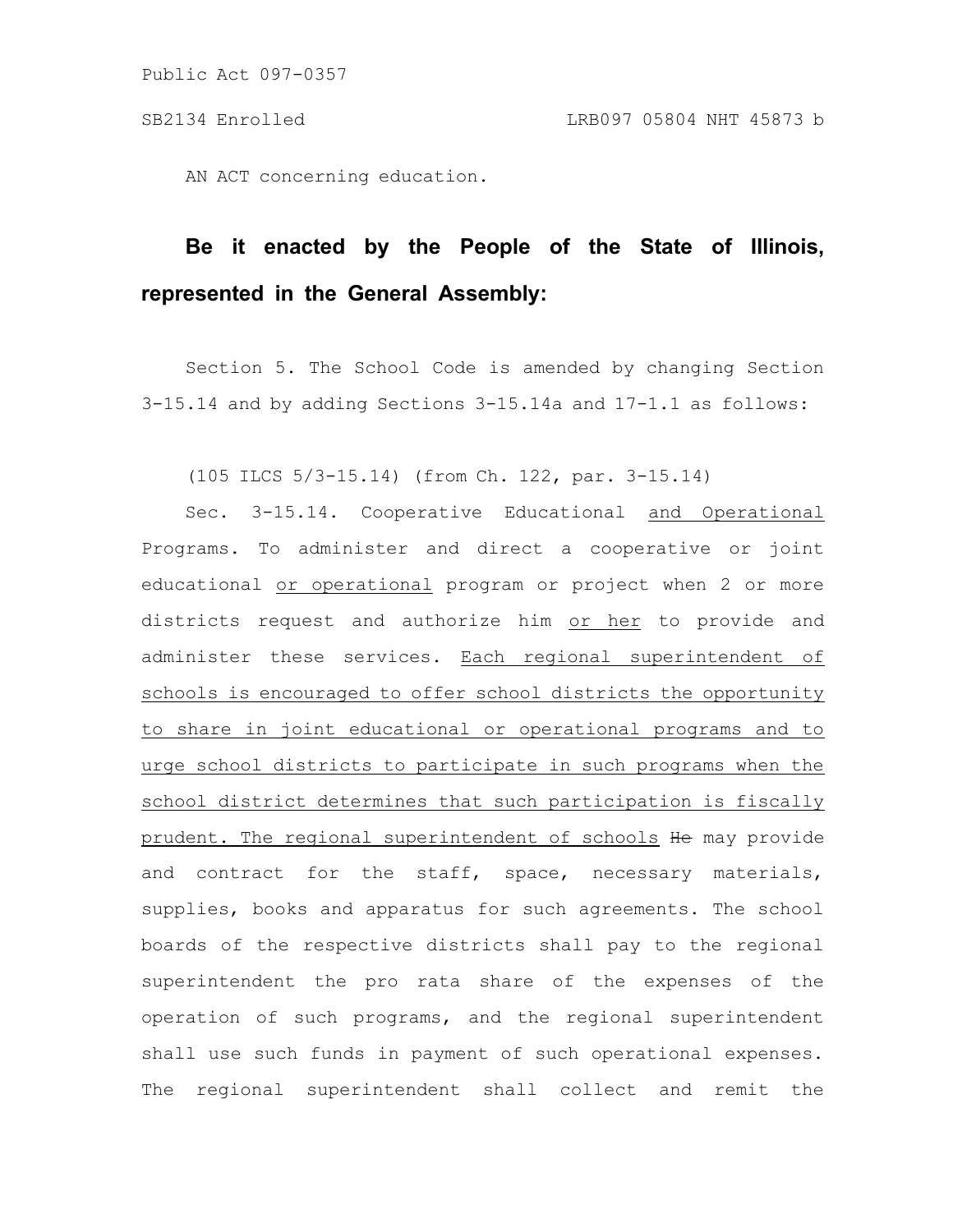Public Act 097-0357

required pension contributions from the participating districts if the board of control of the program participates in Article 7 of the Illinois Pension Code.

A board of control composed of one member from each cooperating district and one member from the office of the regional superintendent will set policy for the cooperative. The agreement establishing the cooperative may provide that the cooperative shall act as its own administrative district and shall be an entity separate and apart from the Educational Service Region.

Each regional superintendent that is the administrator of a joint agreement shall cause an annual financial statement to be submitted on forms prescribed by the State Board of Education exhibiting the financial condition of the program established pursuant to the joint agreement for the fiscal year ending on the immediately preceding June 30.

The regional superintendent may also administer, direct and account for educational programs of single or multi-county educational service region, or of multi-regional design which are sponsored and financed by State or federal educational agencies, or by both such agencies. In cases where funding for any such approved program is delayed, the regional superintendent may borrow the funds required to begin operation of the program in accordance with the terms of the grant; and the principal amount so borrowed, together with the interest due thereon, shall be paid from the grant moneys when received.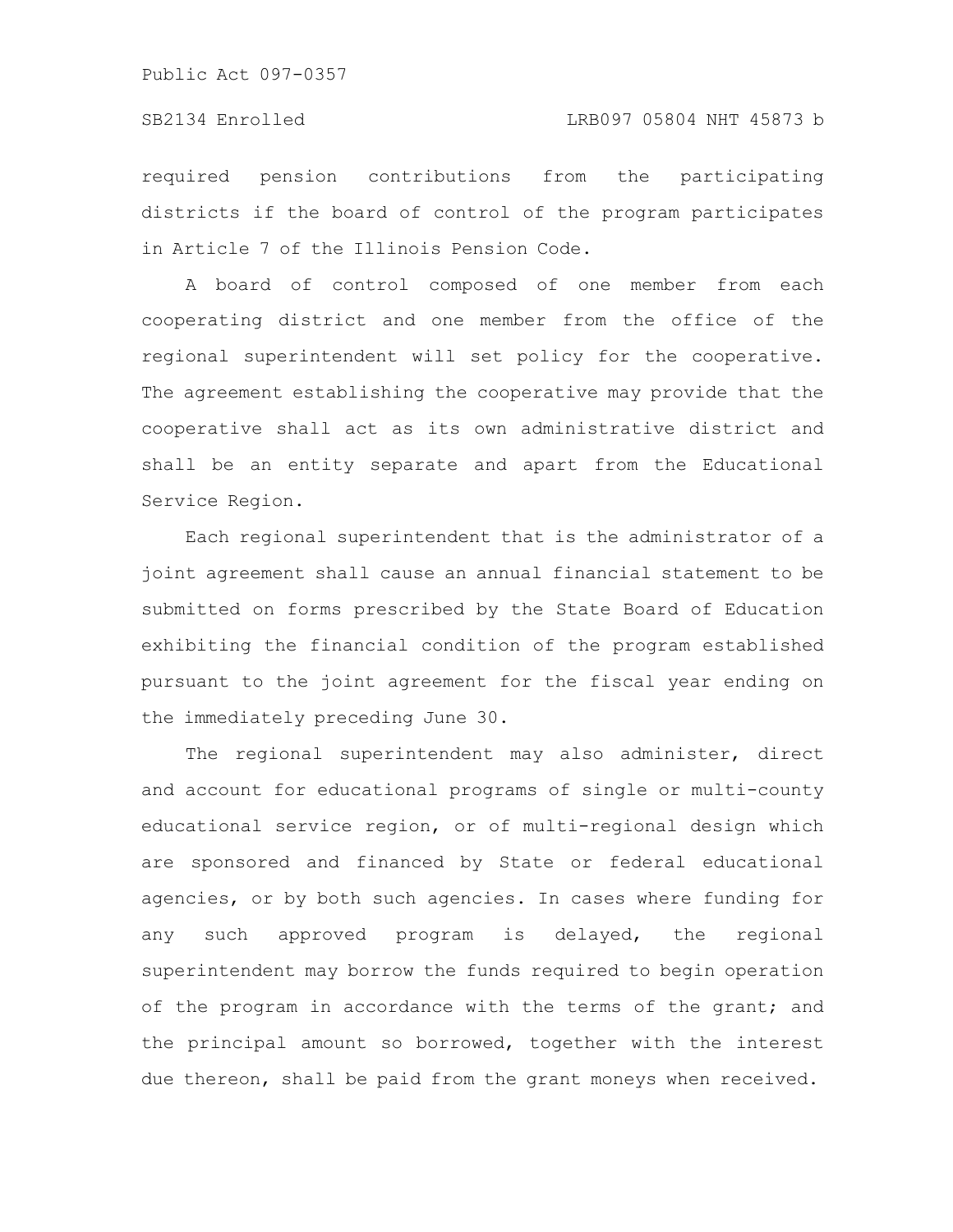Public Act 097-0357

(Source: P.A. 83-815; 86-1332.)

(105 ILCS 5/3-15.14a new)

Sec. 3-15.14a. Shared services. The regional superintendent of schools may, at the request of a school district, present to the school district possible services and functions that multiple schools may share or consolidate. Such services and functions may include, but are not limited to, bidding and purchasing, office functions such as payroll and accounting, information technology, professional development, grant writing, food service management, or administrative positions. Regional superintendents of schools may share best financial practices with school districts that are exploring new methods to become more financially efficient.

(105 ILCS 5/17-1.1 new)

Sec. 17-1.1. Shared service reporting and fiscal efficiency.

(a) Annually, each school district shall complete a report developed by the State Board of Education, to accompany the annual financial report and to be published on the State Board of Education's Internet website, that summarizes district attempts to improve fiscal efficiency through shared services or outsourcing in the prior fiscal year. The report must be primarily in checklist form and approximately one page in length. It shall include, but shall not be limited to, the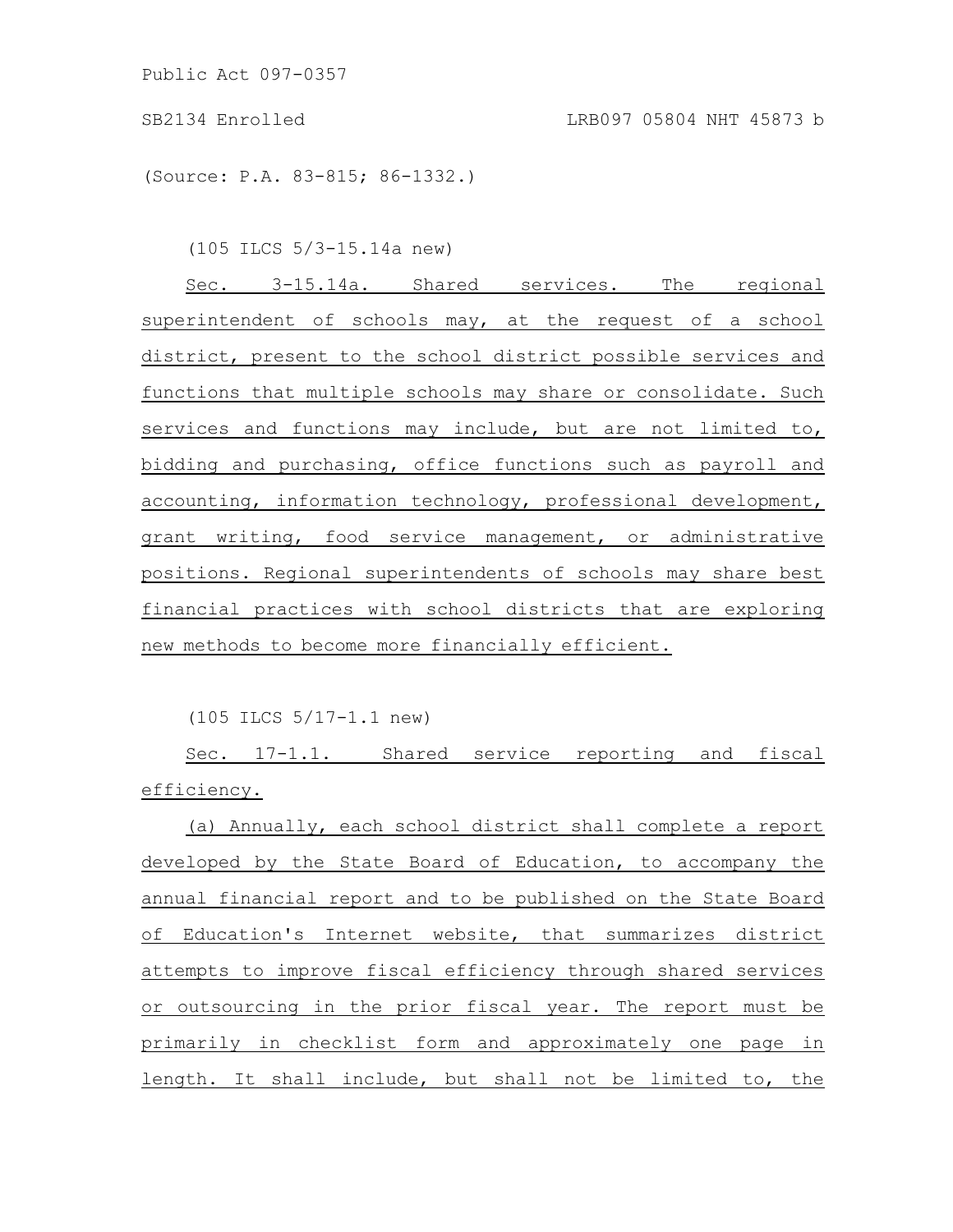incidence of the following shared service options: insurance; employee benefits; transportation; personnel recruitment; shared personnel; technology services; energy purchasing; supply and equipment purchasing; food services; legal services; investment pools; special education cooperatives, vocational cooperatives, and other shared educational programs; curriculum planning; professional development; custodial services; maintenance services; grounds maintenance services; food services; grant writing; and science, technology, engineering, and mathematics (STEM) program offerings. The report shall also include a list of potential shared services or outsourcing the district may consider or investigate for the next fiscal year and any anticipated barriers to implementation. This report must be approved by the school board and published on the Internet website of the school district, if any.

(b) Based on data supplied by school districts through the annual financial report, regional superintendents of schools shall publish annually a regional report summarizing district attempts to improve fiscal efficiency through shared services or outsourcing within the educational service region. This report shall include a list of all joint purchasing initiatives, joint agreements between districts, attempts to reduce or eliminate duplication of services and duplicative expenditures, and identification of any overlapping regional service delivery systems.